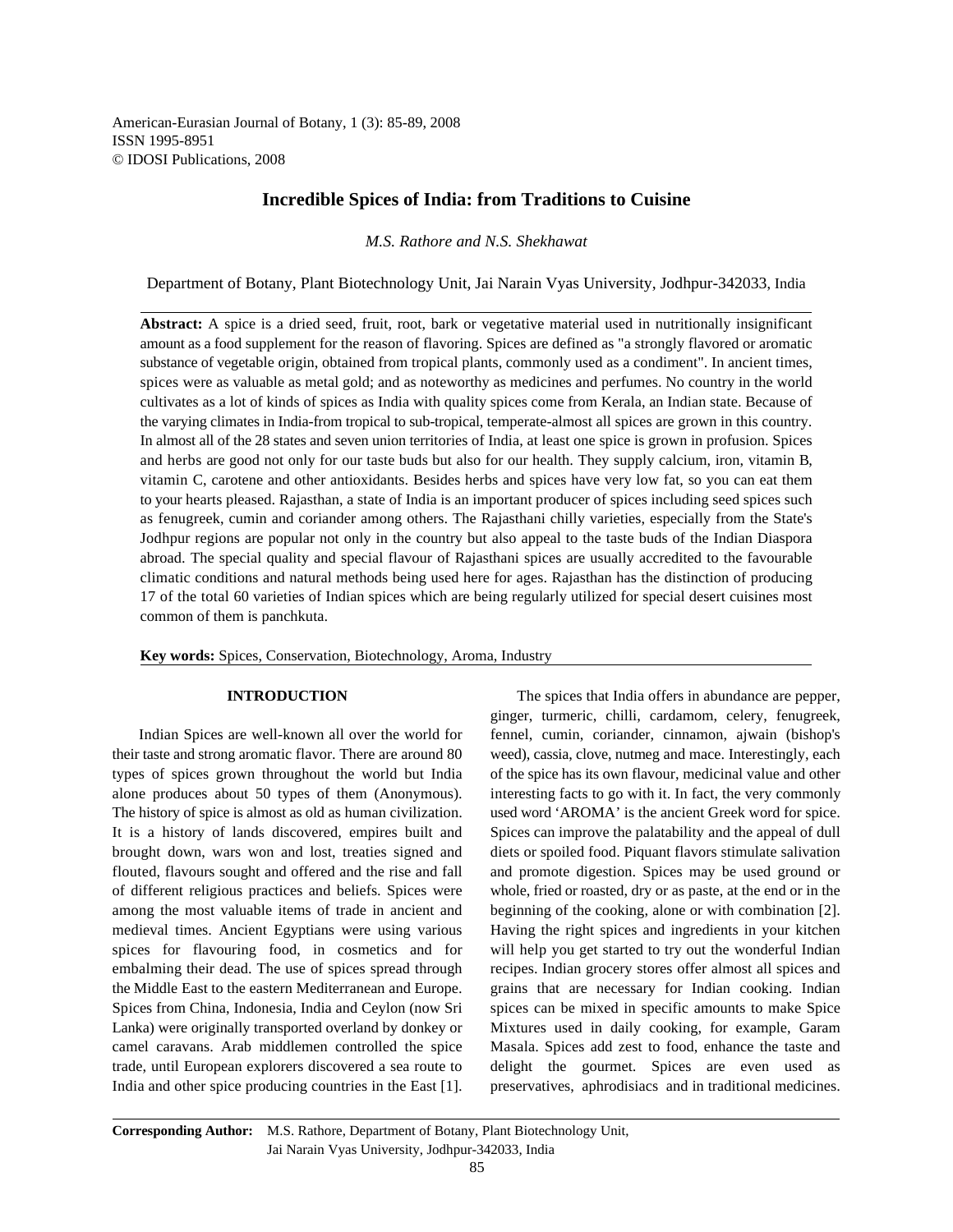flowers, fruits, leaves, seeds, rhizomes, roots, buds and spices blended in a liquid form. Examples are prepared even the bark. India produces almost all the spices, largely mustard, catsup, Worcestershire sauce, tabasco sauce owing to its varying climate and soil conditions. The and many of the steak sauces and specialty vinegars. classic Indian curry often combines the following spices- Many of these contain sodium. coriander, turmeric, cumin, ginger, garlic as well as other *Seasoning* blends are mixtures of spices and herbs. spices. Spices are used as flavoring agent in food or Check spice companies for exact mixtures. Some drinks, although many spices have additional commercial examples of seasoning blends are-*Chili powder* uses, e.g., as ingredients of medicines, perfumes, incense (red pepper, cumin, oregano, salt and garlic powder), and soaps [3]. It is also used as a condiment. Spices are *Curry powder* (coriander, turmeric, cumin, fenugreek seed, taken from the part of the plant richest in flavor, bark, white pepper, allspice, yellow mustard, red pepper and stem, flower bud, fruit, seed, or leaf. Spices and herbs are ginger), *Poultry seasoning* (white pepper, sage, thyme, good not only for our taste buds but also for our health. marjoram, savory, ginger, allspice and nutmeg), They supply calcium, iron, vitamin B, vitamin C, carotene *Pumpkin pie spice* (cinnamon, ginger, nutmeg, and other antioxidants.  $allspace$  and cloves).

Wars have been fought and countries discovered because of treasured spices. Marco Polo's stories of his **Packaging and Storage of Spices:** Whole herbs and trip to China in the late 1200s told of the spice trade in spices last much longer than crushed or ground forms. these then unknown lands and brought many Europeans Many consumers prefer to buy the whole form and crush in search of spices. In the 15th to 17th centuries the or grind as needed for greater freshness. Herbs and spices Spanish, English, Portuguese and Dutch traders competed can be crushed with a mortar and pestle, by using a rolling in the spice trade from the Far East. By the 1800s America pin with spices between two cloths, or by using the back was involved in the spice trade. America's first millionaires of a spoon in a cup. Check ground or crushed herbs and made their money in the spice trade [4]. Many families in spices for freshness at least once a year. If no aroma is the colonies had their own herb gardens. Herbs and detected after crushing, the seasoning needs to be spices were also imported. These were used for cuisine replaced. Mustard seed and poppy seed aromas will be specialties, as preservatives for the food supply and for difficult to detect. Buying the smaller size instead of the special medications. Better processing techniques have economy size container will save money if the large done much to solve this problem. In the early 1900s many package is not used while it is still fresh. Store spices in salesmen went from door-to-door selling spices; Golden an air tight jar away from moisture. Prepacked ground Rule, Watkins, Raleigh and McNess were some of the Indian spices which included pepper, turmeric, chilli and well-known brands [5]. The coriander are usually contaminated with bacteria and

spices vary somewhat but can be identified as follows: mainly of spores. A dose of 10 kGy has been suggested *Herbs* are leaves of low-growing shrubs. Examples are to be effective in destroying these microbes in prepacked parsley, chives, marjoram, thyme, basil, caraway, dill, spices without affecting their quality attributes. To oregano, rosemary, savory, sage and celery leaves. These eliminate mold contamination a dose of 5 kGy is said to can be used fresh or dried. Dried forms may be whole, be sufficient. During a six-month storage study of crushed, or ground (Fig. A). irradiated and unirradiated spices, the irradiated spices

root (ginger, onion and garlic), buds (cloves, saffron), loss of quality [2]. Store spices in tightly covered seeds (yellow mustard, poppy and sesame), berry (air tight) containers. Use clean, dry spoons for (black pepper), or the fruit (allspice, paprika) of tropical measuring. Store in a cool place. Do not store in a window plants and trees. Many dehydrated vegetable seasonings or in sunlight, or near heat sources such as the cooking are available. These include onion, garlic, sweet peppers, areas or the dishwasher. In hot climates, store spices such mint, mixed vegetables and freeze-dried chives and as paprika, red pepper and chili powder in the refrigerator shallots [1]. to maintain quality.

Spices are derived from different parts of plants e.g. *Condiments* are usually a combination of herbs and

**Definitions of Herbs and Spices:** Definitions of herbs and contaminated spice. The bacterial population consisted *Spices* come from the bark (cinnamon), retain their quality. Dampness causes caking and a molds. Red chilli has been found to be the most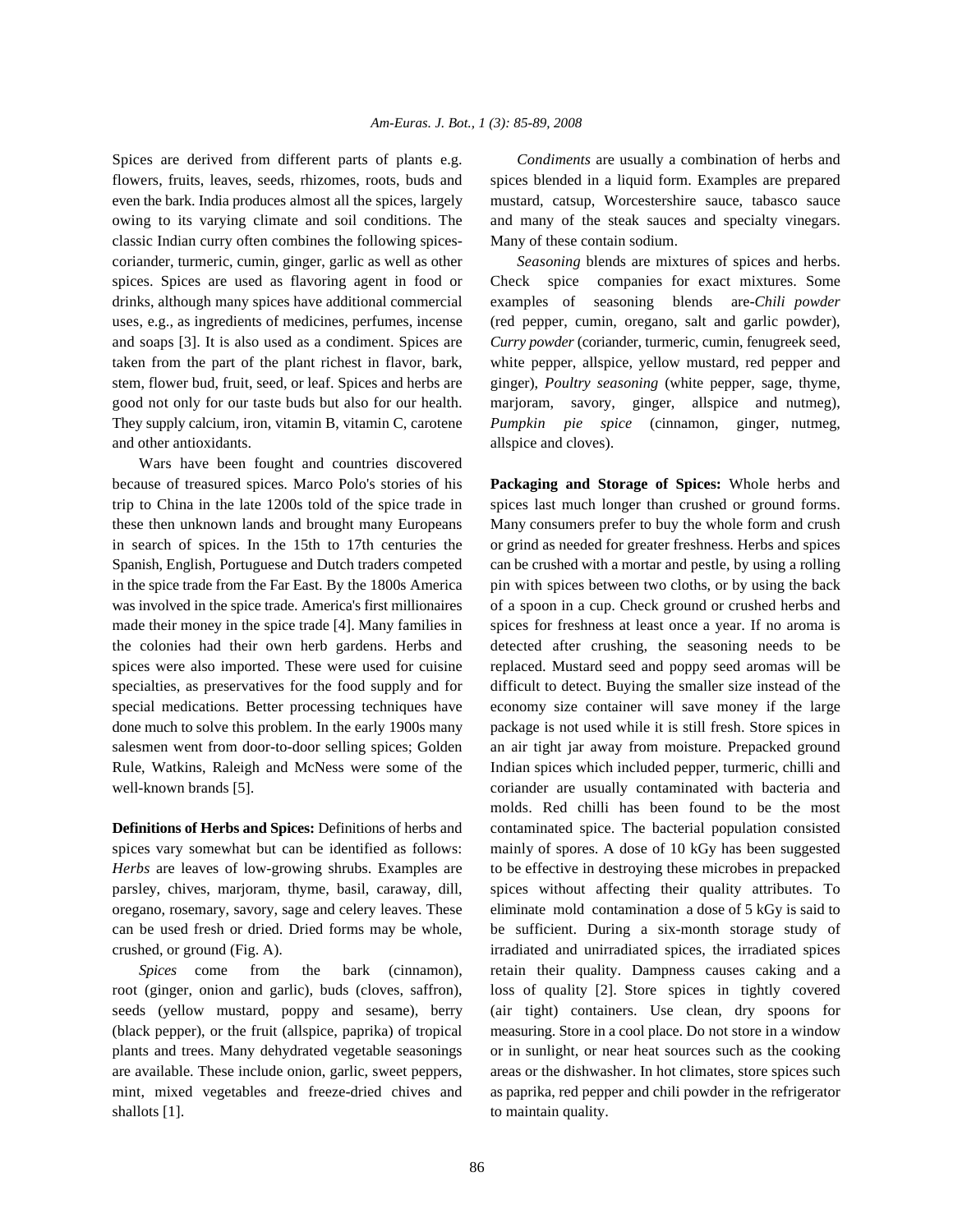

Fig. A: Some of the important Indian spices-1. *Cuminum cyminum* (Zeera) 2. *Curcuma domestica* (Haldi) 3. *Mangifera indica* (Dried Mango) 4. *Capsicum annuum* (Lal Mirch) 5. *Coriandrum sativum* (Dhania) 6. *Trigonella foenumgraecum* (Methi) 7. *Foeniculum vulgare* (Saunf) 8. *Amomum subulatum* (Badi Elaichi) 9. *Piper nigrum* (Kali Mirch) 10. *Elettaria cardamomum* (Choti Elaichi) 11. *Cinnamomum zeylanicum* (Dalchini) 12. *Cinnamomum tamala* (Tejpat) 13. *Syzygium aromaticum* (Laung)

cheesecloth, nylon net or muslin bag, or place herbal and spiced teas can be made using whole them in a tea ring. The bag or ring is easy to herbs and spices. Flavoring seeds can be toasted remove to stop the seasoning process. Particles that briefly in the oven or on top of the stove to enhance may cause difficulty in chewing or swallowing also flavor. Whole herbs are usually crumbled and added can be removed. Add whole herbs and spices at the near the end of cooking.

**Adding Spices to a Recipe** start of cooking in recipes that will cook for an hour **Whole Spices and Herbs:** Tie herbs and spices in a or longer. Examples are soups and stews. Many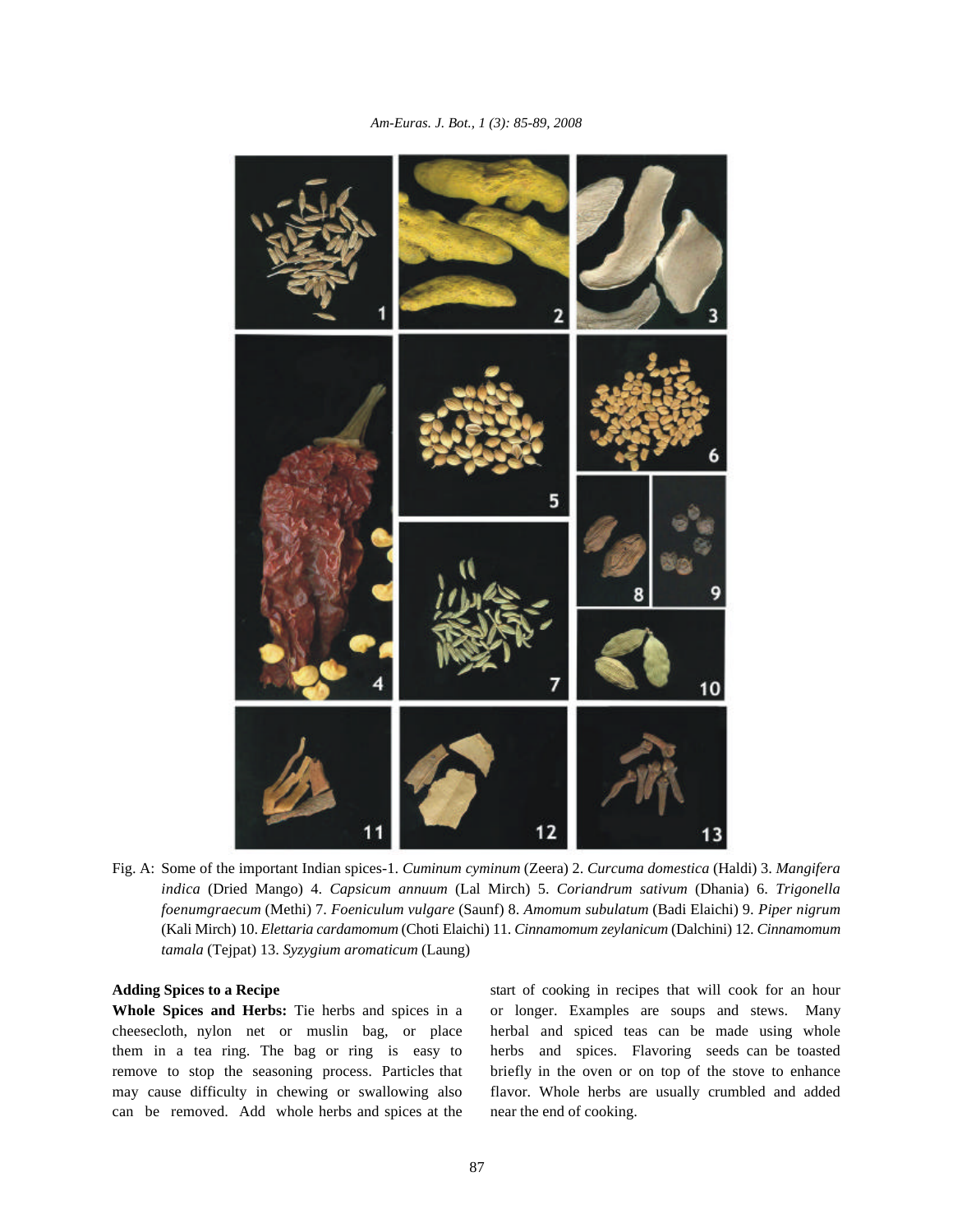15 minutes before the end of cooking. The flavors in possess medicinal properties and have a profound effect crushed or ground spices are released quickly. Crushing on human health, since they affect many functional or grinding whole spices and herbs provides more flavor processes. For instance, spices intensify salivary flow, than the whole form. Ground black pepper in a pepper they cleanse the oral cavity, they help to check infection shaker does not have the zest of freshly ground pepper. and protect the mucous membrane. Spices act as stimuli Grinding pepper from the pepper corn provides more to the digestive system. flavor [4]. For cold salad dressings, mix herbs and/or spices with vinegar for several hours before adding oil in **Non-Conventional Approaches for Conservation:** We order to develop the flavor. depend on plants for fibers, fuels, pharmaceuticals

their features are a necessity across the global culinary erosion an provide oxygen we breathe. To meet the scene, especially in India. Indians are supposedly one of challenges of the new millennium we have to learn how to the warmest, most intense and cultured people. The use manipulate plants for sustainable utilization. Medicinal of herbs and spices in cooking offers the chance to and aromatic plants are also of great importance today prepare exotic, gourmet dishes, or cultural meals and a and with the new GATT agreement, this becomes way to cut or save calories and fat in cooking. Using important to conserve this natural resource of our herbs and spices can moderate dietary levels of fat, sugar country [6]. and sodium. The calories in herbs and spices are far less Plant tissue culture and genetic engineering as than in breading, batters, gravies, sauces and fried foods. components of plant biotechnology are new Cost savings are realized by reducing the number of alternatives for improvement and amplification of crops ingredients in preparation and/or by the possibility of [7]. Biotechnology can be defined as the provision of dressing up inexpensive foods for a special meal. Many useful products and services from biological processes people are looking for flavors to substitute for salt or [8]. Plant tissue culture comprises range of technologies sodium. A teaspoon of salt has 2300 mg sodium-almost integral to both the commercial plant production and the amount recommended as the daily requirement. Many research investigation. Micropropagation is now the most other condiments as well as packaged and processed efficient and practically oriented plant biotechnology [7]. foods contain around 1000 mg salt. Seasoning salts are It can speed up the development of improved products regular salt with seasoning [4]. A teaspoon of most herbs by speeding their release, it also offers a method to and spices contains few calories and little or no sodium. rapidly increase both asexually propagated and sexually Herbs and spices add zest and flavor to unsalted foods. increased materials. The resulting product can have a high Nutrient composition of eight commonly consumed spices degree of phenotypic uniformly since the plants can be of South India i.e. red chillies (*Capsicum annum*), black artificially manipulated in the laboratory to yield a large pepper (*Piper nigrum*), coriander seeds (*Coriandrum* plant population of some growth stage. A phenotypically *sativum*), cumin seeds (*Cuminum cyminum*), garlic (*Allium* uniform population can be reproduced from genetically *sativum*), asafoetida (*Ferula foetida*), dry ginger heterozygous selection characterized by its desirable (*Zingiber officinale*) and ajowan (*Carum copticum*) for traits. Thus, plant tissue culture has enormous potential minerals, starch, sugars, dietary fibre components, to be used as tool for improvement and large-scale tannins, phytic acid, enzyme inhibitors and amino acids propagation of economically important spices and reveals that dry ginger, ajowan and asafoetida had high aromatic plants. calcium  $(1.0-1.5\%)$  and iron  $(54-62 \text{ mg}/100 \text{ g})$  levels. The tannin content of spices was also high (0.9-1.3% DM). **CONCLUSIONS** Dietary fibre ranged from 14-53%. Spices had appreciable amounts of essential amino acids like lysine and Spices constitute an important group of agricultural threonine. A survey revealed the average per capita commodities which are virtually indispensable in the consumption of spices to be 9.54 g and at that level, the culinary art. In India, spices are important commercial nutrient contribution from spices ranged from 1.2 to 7.9% crops from the point of view of both domestic of an average man requirement for different nutrients. consumption and export. Besides, huge quantities Indian spices not only add flavour to the food cooked but of spices are also being consumed within the country act as great germ fighters in the body and also are used as for flavouring foods and are also used in medicine,

**Crushed and Ground Herbs and Spices:** Add about preservatives in pickles, sauces etc. Many of them

**Use of Herbs and Spices:** Spices' being so versatile in They affect the global environment, along to prevent soil forages, food, medicine and other products of commerce.